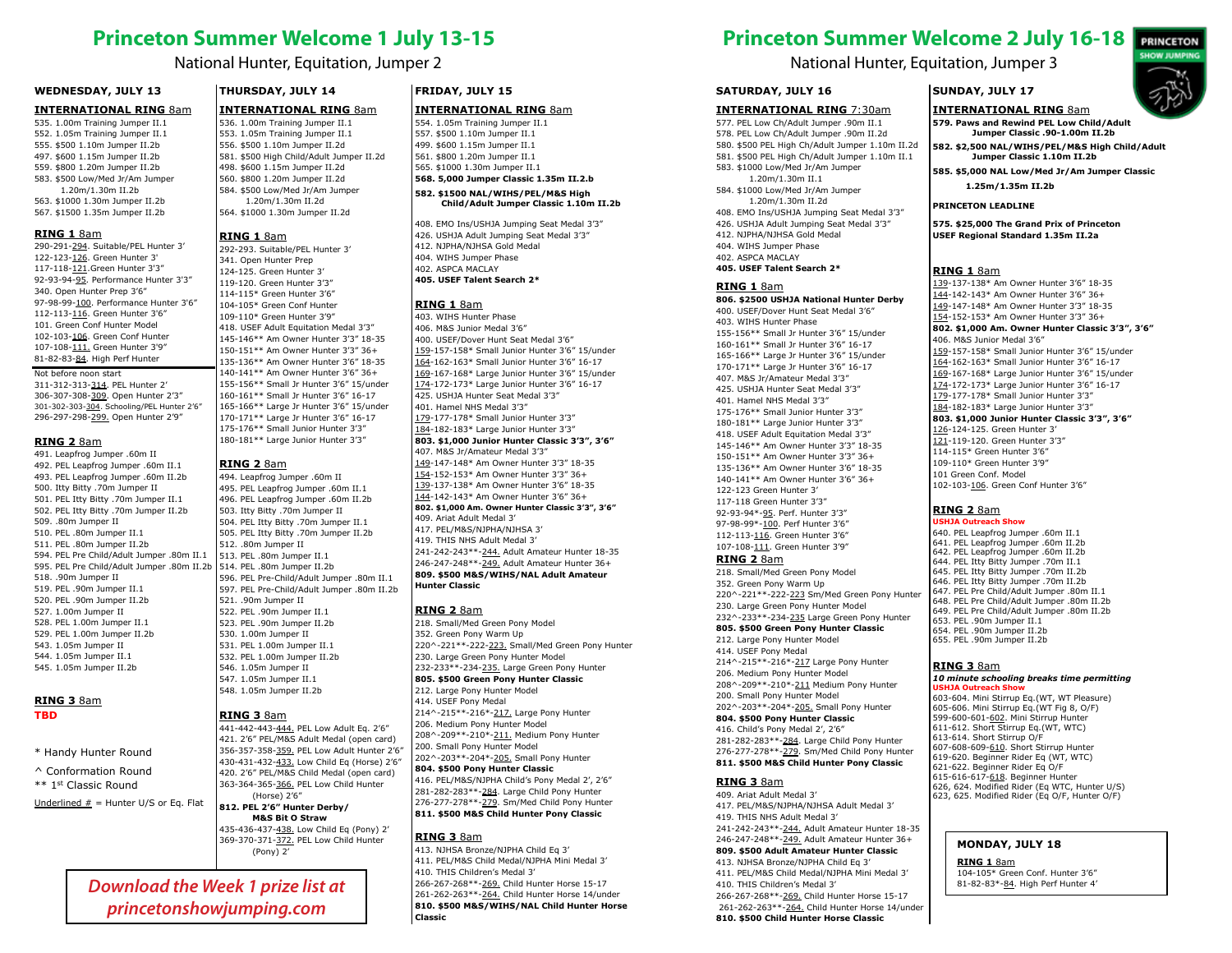# **Princeton Classic Preview July 20-24, 2022**

AA Premier Hunter, USEF Jumper 4 and USHJA Outreach

## **WEDNESDAY, JULY 20**

#### **INTERNATIONAL RING** 8am

535. 1.00m Training Jumper II.1 552. 1.05m Training Jumper II.1 555. \$500 1.10m Jumper II.2b 497. \$600 1.15m Jumper II.2b 850. PYJ 5 Yr Old Jumper 1.15m II.2b 559. \$800 1.20m Jumper II.2b 563. \$1000 1.30m Jumper II.2b 860. PYJ 6 Yr Old Jumper 1.30m II.2b 870. PYJ 7 Yr Old Jumper 1.30m II.2b 567. \$1500 1.35m Jumper II.2b

#### **RING 1** 8am

340. Open Hunter Prep 122. Green Hunter 3' 123. Green Hunter 3' (Incentive Round) 126. Green Hunter 3' U/S 117. Green Hunter 3'3" 118. Green Hunter 3'3" (Incentive Round) 121. Green Hunter 3'3" U/S **800. \$1000 USHJA Green Incentive Stake 3'/3'3"** 100-98-99. Perf Hunter 3'6" 91-92. Perf Hunter 3'3" 96-97. Perf Hunter 3'6" 112. Green Hunter 3'6" 113. Green Hunter 3'6" (Incentive Round) 116. Green Hunter 3'6" U/S 101. Green Conf Hunter Model 102-103-106. Green Conf Hunter 107. Green Hunter 3'9" 108. Green Hunter 3'9" (Incentive Round) 111. Green Hunter 3'9" U/S **801. \$1000 USHJA Green Incentive 3'6"/3'9"**  85. High Perf Conf Hunter Model 86-87-90. High Perf Conf Hunter 80-81-84. High Perf Hunter

#### **RING 2** 8am

491. Leapfrog Jumper .60m II 492. PEL Leapfrog Jumper .60m II.1 493. PEL Leapfrog Jumper .60m II.2b 500. Itty Bitty Jumper .70m II 501. PEL Itty Bitty Jumper .70m II.I 502. PEL Itty Bitty Jumper .70m II.2b 594. PEL Pre-Child/Adult .80m II.1 595. PEL Pre-Child/Adult .80m II.2b 509 .80m Jumper II 510. PEL .80m Jumper II.1 511. PEL .80m Jumper II.2b 518. .90m Jumper II 519. PEL .90m Jumper II.1 520. PEL 90m Jumper II.2b 527. 1.00m Jumper II 528. PEL 1.00m Jumper II.1 529. PEL 1.00m Jumper II.2b 539. Take 2 TB Jumper II.1 540. Take 2 TB Jumper II.2b

#### **RING 3** 8am

310-311. PEL/USHJA Hunter 2' 305-306. USHJA Hunter 2'3" 300-301. PEL/USHJA Hunter 2'6" 315-316. Baby Green Hunter 2'6" (open cards w/ USHJA 2'6") 295-296. USHJA Hunter 2'9" 70-71. USEF Young Hunter 5U 2'9" 290-291. PEL/USHJA Hunter 3' 65-66. USEF Young Hunter 6U 3' 60-61. USEF Young Hunter 7U 3'3"

#### **THURSDAY, JULY 21**

# **INTERNATIONAL RING** 8am

536. 1.00m Training Jumper II.1 553. 1.05m Training Jumper II.1 556. \$500 1.10m Jumper II.2d 498. \$600 1.15m Jumper II.2d 851. PYJ 5 Yr Old Jumper 1.15m II.2d 560. \$800 1.20m Jumper II.2d 564. \$1000 1.30m Jumper II.2d 861. PYJ 6 Yr Old Jumper 1.30m II.2d 871. PYJ 7 Yr Old Jumper 1.30m II.2d **574. \$7500 Welcome Stake** 

#### **1.35m II.2b**

The results of the Welcome will determine the order of go in the Grand Prix.

#### **RING 1** 8am

341. Open Hunter Prep 124-125. Green Hunter 3' 119-120. Green Hunter 3'3" 95-93-94. Perf Hunter 3'3" 114-115. Green Hunter 3'6" 104-105. Green Conf Hunter 109-110. Green Hunter 3'9" 88-89. High Perf Conf Hunter 82-83. High Performance Hunter

#### **RING 2** 8am

494. Leapfrog Jumper .60m II 495. PEL Leapfrog Jumper .60m II.1 496. PEL Leapfrog Jumper .60m II.2b 503. .70m Jumper II 504. PEL Itty Bitty .70m Jumper II.1 505. PEL Itty Bitty .70m Jumper II.2b 596. PEL Pre-Child/Adult .80m II.1 597. PEL Pre-Child/Adult .80m II.2b 512. .80m Jumper II 513. PEL .80m Jumper II.1 514. PEL .80m Jumper II.2b 521. 90m Jumper II 522. PEL .90m Jumper II.1 523. PEL .90m Jumper II.2b 530. 1.00m Jumper II 531. PEL 1.00m Jumper II.1 532. PEL 1.00m Jumper II.2b 541. Take 2 TB Jumper II.1 542. Take 2 TB Jumper II.2b

#### **RING 3** 8am

314-312-313. PEL/USHJA Hunter 2' 309. 307-308. USHJA Hunter 2'3" 304-302-303. PEL/USHJA Hunter 2'6" Baby Green Hunter U/S 319-317-318. Baby Green Hunter 2'6" (open cards w/ USHJA 2'6") 299-297-298. USHJA Hunter 2'9" 74-72-73. USEF Young Hunter 5U 2'9" 294-292-293. PEL/USHJA Hunter 3' 69-67-68. USEF Young Hunter 6U 3' 186-187-188-189. Small Hunter 3' 191-192-193-194. USEF/Tke2 TB Hunter 3' 64-62-63. USEF Young Hunter 7U 3'3"

# **FRIDAY, JULY 22**

# **INTERNATIONAL RING** 8am

537. 1.00m Training Jumper II.1 557. \$500 1.10m Jumper II.1 499. \$600 1.15m Jumper II.1 852. PYJ 5 Yr Old Jumper 1.15m II 561. \$800 1.20m Jumper II.1 565. \$1000 1.30m Jumper II.1 862. PYJ 6 Yr Old Jumper 1.30m II.1 872. PYJ 7 Yr Old Jumper 1.30m II.1 583. \$1000 Low/Med Jr/Am Jumper 1.20m/1.30m II.1

#### **RING 1** 8am

**806. \$2500 USHJA Open National/PEL Hunter Derby** 

#### **817. \$2500 USHJA Jr/Am National/PEL Hunter Derby**  403. WIHS Hunter Phase

402. ASPCA MACLAY

413. NJHSA Bronze/NJPHA Child. Equitation 3' 410. THIS Children's Medal 3' 411. PEL/NJPHA Mini/M&S Child Medal Horse 3' 424. NJHSA Mini Maclay 409. Ariat Adult Medal 3' 417. PEL/M&S/NJHSA/NJPHA Adult Medal 419. THIS NHS Adult Medal 3'

441-442-443-444. Low Adult Eq 2'6" 421. M&S/PEL/NJHSA/NJPHA 2'6 Adult Medal 356-357-358-359. Low Adult Hunter 430-431-432-433. Low Child Eq. 2'6 (Horse) 420. M&S/PEL/NJPHA 2'6" Child Medal 363-364-365-366. Low Child Hunter Horse 2'6 435-436-437-438. Low Child Eq (Pony) 369-370-371-372. Low Child Pony Hunter

\* Handy Hunter Round \*\* 1st Round of Classic

^ Conformation Round

Underlined # is Under Saddle or Flat

# **SATURDAY, JULY 23**

# **INTERNATIONAL RING 8am**

577. Low Child/Adult Jumper .90m II.1 578. Low Child/Adult Jumper .90m II.2d 581. \$500 High Child/Adult Jumper 1.10m II.2d 584. \$1000 Low/Med Jr/Am Jumper 1.20m/1.30m II.2d **571. Jumper Add-Back Speed Stake 1.30m III** 408. EMO Ins/USHJA Jumping Seat Medal 3'3 426. USHJA Adult Jumping Seat Medal 3'3" 412. NJPHA/NJHSA Gold Medal 404. WIHS Jumper Phase **405. USEF Talent Search 2\*** 

#### **RING 1** 8am

135-136\*\*-139. A/O Hunter 3'6" 18-35 140-141\*\*-144. A/O Hunter 3'6" 36+ 418. USEF Adult Equitation Medal 3'3" (Open Card) 145-146\*\*-149. A/O Hunter 3'3" 18-35 150-151\*\*-154. A/O Hunter 3'3" 36+ 407. M&S Jr/Amateur Medal 3'3" 425. USHJA Hunter Seat Medal 3'3" 401. Hamel Foundation NHS Medal 3'3" 175-176\*\*-179. Small Jr Hunter 3'3" 180-181\*\*-184. Large Jr Hunter 3'3" 406. M&S Junior Medal 3'6" 155-156\*\*-159. Small Jr Hunter 3'6" 15/under 160-161\*\*-164. Small Jr Hunter 3'6" 16-17 165-166\*\*-169. Large Jr Hunter 3'6" 15/under 170-171\*\*-174. Large Jr Hunter 3'6" 16-17

#### **RING 2** 8am

260-261\*\*-264. Children's Hunter Horse 14/under 265-266\*\*-269. Children's Hunter Horse 15-17 240-241\*\*-244. Adult Amateur Hunter 18-35 245-246\*\*-249. Adult Amateur Hunter 36+

### **RING 3** 8am

218. Small/Med Green Pony Model 352. Green Pony Warm Up 219^-220\*\* Small/Med Green Pony Hunter 230. Large Green Pony Model 231^-232\*\* Large Green Pony Hunter **805. \$500 Green Pony Hunter Classic** Top 12 Return for Second Round 212. Large Pony Model 414. USEF Pony Medal 213^-214\*\* Large Pony Hunter 206. Medium Pony Model 207^-208\*\* Medium Pony Hunter 200. Small Pony Model 201^-202\*\* Small Pony Hunter

#### **804. \$500 Pony Hunter Classic** Top 12 Return for Second Round

416. PEL/NJPHA/M&S Child's Pony Medal 2', 2'6 280-281\*\*-284. Large Children's Pony Hunter 275-276\*\*-279. Sm/Med Children's Pony Hunter

Go to horseshowing.com

### **SUNDAY, JULY 24**

#### **INTERNATIONAL RING** 8am

**579. Paws and Rewind PEL Low Child/Adult Jumper Classic .90-1.00m II.2b** 

**582. \$2500 NAL/WIHS/PEL/M&S High Child/Adult Jumper Classic 1.10m II.2b**

**585. \$7500 NAL Low/Med Jr/Am Jumper Classic 1.25m/1.35m II.2b**

#### **650. PRINCETON LEADLINE**

**575. \$30,000 Precise Buildings Grand Prix of Princeton II.2a USEF American Standard 1.40m**

#### **RING 1** 8am

152-153\* A/O Hunter 3'3" 36+ 147-148\* A/O Hunter 3'3" 18-35 142-143\* A/O Hunter 3'6" 36+ 137-138\* A/O Hunter 3'6" 18-35 **802. \$1000 A/O Hunter Classic 3'3"/ 3'6"** Top 12 Return for Second Round 162-163\* Small Jr Hunter 3'6" 16-17 157-158\* Small Jr Hunter 3'6" 15/under 172-173\* Large Jr Hunter 3'6" 16-17 167-168\* Large Jr Hunter 3'6" 15/under **826. \$1000 Junior Hunter Classic 3'6"** Top 12 Return for Second Round

#### **RING 2** 8am

182-183\* Large Jr Hunter 3'3" 177-178\* Small Jr Hunter 3'3" **827. \$1000 Junior Hunter Classic 3'3"** Top 12 Return for Second Round 247-248. Adult Amateur Hunter 36+ 242-243. Adult Amateur Hunter 18-35 **809. \$500 M&S/WIHS/NAL Adult Am. Hunter Classic** Top 12 Return for Second Round 262-263. Children's Hunter Horse 14/under

267-268. Children's Hunter Horse 15-17

**810. \$500 M&S/WIHS/NAL Child Hunter Horse Classic** Top 12 Return for Second Round

**RING 3** 8am 223. Small/Med Green Pony Hunter U/S 353. Green Pony Warm Up 221-222. Small/Med Green Pony Hunter 235-233-234. Lg. Green Pony Hunter 217. Large Pony Hunter U/S 415. WIHS Pony Medal 215-216\* Large Pony Hunter 211-209-210\* Medium Pony Hunter 205-203-204\* Small Pony Hunter **808. \$1500 USHJA Pony Derby**  282-283. Large Children's Pony Hunter

277-278. Sm/Med Children's Pony Hunter **811. \$500 M&S Child Hunter Pony Classic** Top 12 Return for Second Round

# **Annex Ring 12pm**

Lunging only available until 10am in this ring. **USHJA Outreach Show**

603-604. Mini Stirrup Eq. (WT, WT Pleasure) 605-606. Mini Stirrup Eq.(WT Fig. 8, O/F) 599-600-601-602. Mini Stirrup Hunter 611-612-613-614. Short Stirrup Eq (WT, WTC, 2 O/F) 607-608-609-610. Short Stirrup Hunter 619-620-621-622. Beg Rider Eq (WT, WTC, 2 O/F) 615-616-617-618. Beginner Hunter 626-624. Modified Rider Equitation (Eq Flat, Hunter U/S)

623-625. Modified Rider 2'3" (Eq O/F, Hunter O/F)



580. \$500 High Child/Adult Jumper 1.10m II.1

400. USEF/Dover Hunt Seat Medal

#### **RING 2** 8am

# **RING 3** 8am

#### **GRASS DERBY FIELD** Time TBD **812. PEL Derby/M&S Bit O' Straw Classic 2'6**

for the most current schedule and live ring status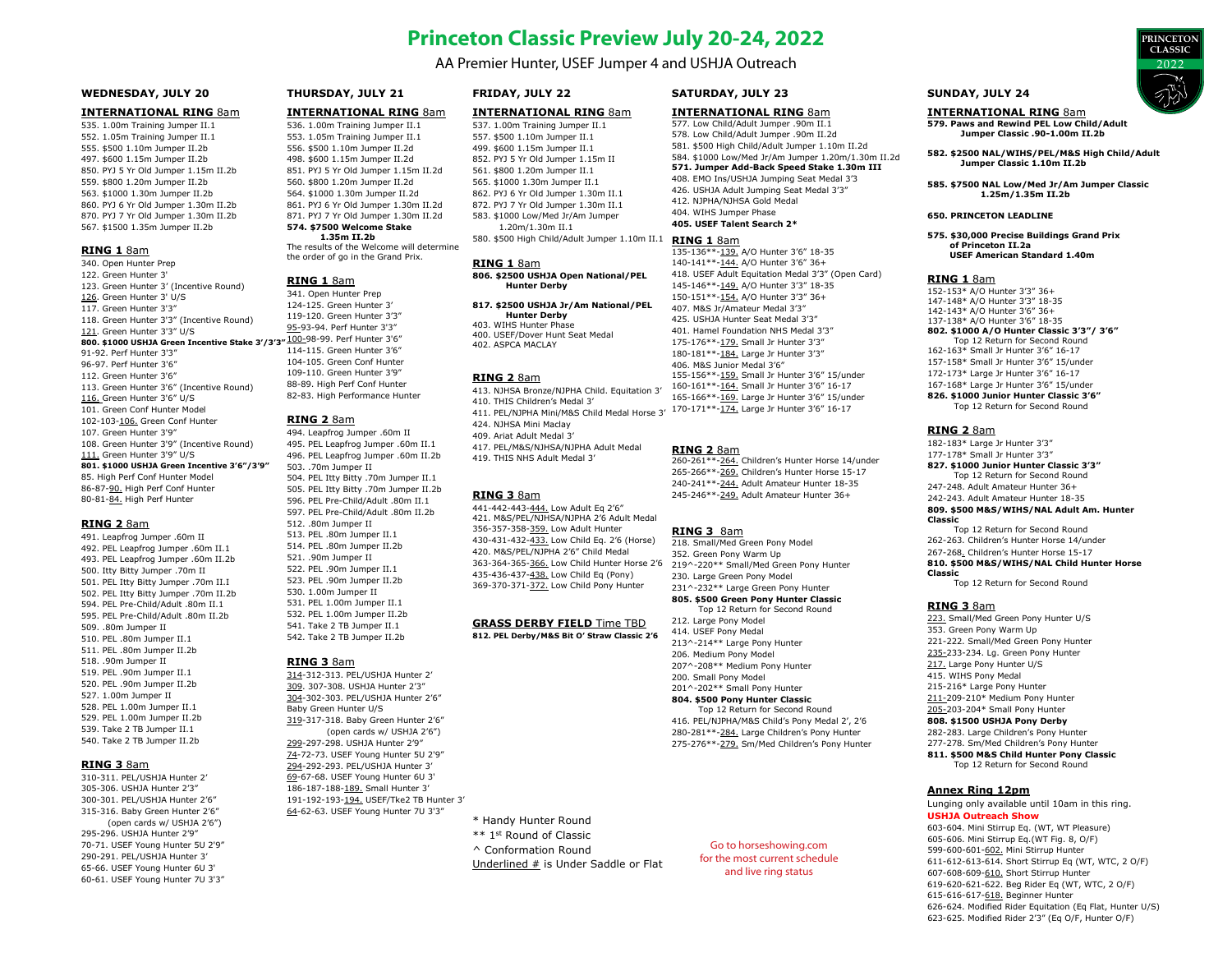

# **Princeton Summer Classic July 27-31, 2022**

AA Premier Hunter, WCHR, USEF Jumper 4 and USHJA Outreach



### **WEDNESDAY, JULY 27**

#### **INTERNATIONAL RING** 8am

340. Open Hunter Prep 122. WCHR Green Hunter 3' 123. WCHR Green Hunter 3' (Incentive Round) 126. WCHR Green Hunter 3' U/S 117. WCHR Green Hunter 3'3" 118. WCHR Green Hunter 3'3" (Incentive Round) 114-115. WCHR Green Hunter 3'6" 121. WCHR Green Hunter 3'3" U/S **800. \$1000 USHJA Green Incentive Stake 3'/3'3**  109-110. WCHR Green Hunter 3'9" 91-92. WCHR Perf Hunter 3'3" 96-97. WCHR Perf Hunter 3'6" 112. WCHR Green Hunter 3'6" 113. WCHR Green Hunter 3'6" (Incentive Round) 116. WCHR Green Hunter 3'6" U/S 101. Green Conf Hunter Model 102-103-106. WCHR Green Conf Hunter 3'6" 107. WCHR Green Hunter 3'9" 108. WCHR Green Hunter 3'9" (Incentive Round) 111. WCHR Green Hunter 3'9" U/S **801. \$1000 USHJA Green Incentive 3'6"/3'9"**  85. High Perf Conf Hunter Model 86-87-90. WCHR High Perf Conf Hunter 3'9" 80-81-84. WCHR High Perf Hunter 4'

#### **RING 1** 8am

535. 1.00m Training Jumper II.1 552. 1.05m Training Jumper II.1 555. \$500 1.10m Jumper II.2b 497. \$600 1.15m Jumper II.2b 850. PYJ 5 Yr Old Jumper 1.15m II.2b 559. \$800 1.20m Jumper II.2b 563. \$1000 1.30m Jumper II.2b 860. PYJ 6 Yr Old Jumper 1.30m II.2b 870. PYJ 7 Yr Old Jumper 1.30m II.2b 567. \$1500 1.35m Jumper II.2b

### **RING 2** 8am

310-311. PEL/USHJA Hunter 2' 305-306. USHJA Hunter 2'3" 300-301. PEL/USHJA Hunter 2'6" 315-316. Baby Green Hunter 2'6"(open cards) 295-296. USHJA Hunter 2'9" 70-71. USEF Young Hunter 5U 2'9" 290-291. PEL/USHJA Hunter 3' 65-66. USEF Young Hunter 6U 3' 60-61. USEF Young Hunter 7U 3'3"

#### **RING 3** 8am

491. Leapfrog Jumper .60m II 492. PEL Leapfrog Jumper .60m II.1 493. PEL Leapfrog Jumper, 60m II.2b 500. Itty Bitty Jumper .70m II 501. PEL Itty Bitty Jumper .70m II.I 502. PEL Itty Bitty Jumper .70m II.2b 594. PEL Pre-Child/Adult .80m II.1 595. PEL Pre-Child/Adult .80m II.2b 509. .80m Jumper II 510. PEL. 80m Jumper II.1 511. PEL .80m Jumper II.2b 518 90m Jumper II 519. PEL. 90m Jumper II.1 520. PEL .90m Jumper II.2b 527. 1.00m Jumper II 528. PEL 1.00m Jumper II.1 529. PEL 1.00m Jumper II.2b 539. Take 2 TB Jumper II.1 540. Take 2 TB Jumper II.2b

# **THURSDAY, JULY 28**

# **INTERNATIONAL RING** 8am

341. Open Hunter Prep 124-125\*. WCHR Green Hunter 3' 119-120\*. WCHR Green Hunter 3'3" 95-93-94. WCHR Perf Hunter 3'3" 100-98-99. WCHR Perf Hunter 3'6" 104-105. WCHR Green Conf Hunter 3'6" 88-89. WCHR High Perf Conf Hunter 3'9" 82-83. WCHR High Performance Hunter 4'

# **RING 1** 8am

536. 1.00m Training Jumper II.1 553. 1.05m Training Jumper II.1 556. \$500 1.10m Jumper II.2d 498. \$600 1.15m Jumper II.2b 851. PYJ 5 Yr Old Jumper 1.15m II.2d 560. \$800 1.20m Jumper II.2d 564. \$1000 1.30m Jumper II.2d 861. PYJ 6 Yr Old Jumper 1.30m II.2d 871. PYJ 7 Yr Old Jumper 1.30m II.2d **574. \$7500 Welcome Stake** 

# **1.35m II.2b**

The results of the Welcome will determine the order of go in the Grand Prix.

#### **RING 2** 8am

314-312-313. PEL/USHJA Hunter 2' 309. 307-308. USHJA Hunter 2'3" 304-302-303. PEL/USHJA Hunter 2'6" Baby Green Hunter U/S 319-317-318. Baby Green Hunter 2'6" (open cards w/ USHJA 2'6") 299-297-298. USHJA Hunter 2'9"

74-72-73. USEF Young Hunter 5U 2'9" 294-292-293. PEL/USHJA Hunter 3' 69-67-68. USEF Young Hunter 6U 3' 186-187-188-189. Small Hunter 3' 191-192-193-194. USEF/Tke2 TB Hunter 3' 64-62-63. USEF Young Hunter 7U 3'3"

# **RING 3** 8am

494. Leapfrog Jumper .60m II 495. PEL Leapfrog Jumper .60m II.1 496. PEL Leapfrog Jumper .60m II.2b  $503$   $70m$  Jumper II 504. PEL Itty Bitty .70m Jumper II.1 505. PEL Itty Bitty .70m Jumper II.2b 596. PEL Pre-Child/Adult .80m II.1 597. PEL Pre-Child/Adult .80m II.2b 512 80m Jumper II 513. PEL .80m Jumper II.1 514. PEL .80m Jumper II.2b 521. .90m Jumper II 522. PEL .90m Jumper II.1 523. PEL .90m Jumper II.2b 530. 1.00m Jumper II 531. PEL 1.00m Jumper II.1 532. PEL 1.00m Jumper II.2b 541. Take 2 TB Jumper II.1 542. Take 2 TB Jumper II.2b

# WCHR PRINCETON SUMMER CLASSIC 2022 **FRIDAY, JULY 29**

#### **INTERNATIONAL RING** 8am **807. \$10,000 USHJA International**

 **Hunter Derby**

- **806. \$2500 USHJA Open National/PEL Hunter Derby**
- **817. \$2500 USHJA Jr/Am National/PEL Hunter Derby**

403. WIHS Hunter Phase 400. USEF/Dover Hunt Seat Medal 3'6" 402. ASPCA MACLAY

### **RING 1** 8am

537. 1.00m Training Jumper II.1 557. \$500 1.10m Jumper II.1 499. \$600 1.15m Jumper II.1 852. PYJ 5 Yr Old Jumper 1.15m II 561. \$800 1.20m Jumper II.1 565. \$1000 1.30m Jumper II.1 862. PYJ 6 Yr Old Jumper 1.30m II.1 872. PYJ 7 Yr Old Jumper 1.30m II.1 583. \$1000 Low/Med Jr/Am Jumper 1.20m/1.30m II.1 580. \$500 High Child/Adult Jumper 1.10m II.1

# **RING 2** 8am

413. NJHSA Bronze/NJPHA Child. Equitation 3' 410. THIS Children's Medal 3' 411. PEL/NJPHA Mini/M&S Child Medal Horse 3' 417. PEL/M&S/NJHSA/NJPHA Adult Medal 424. NJHSA Mini Maclay 260-261-264. WCHR Child Hunter Horse 14/u

# **RING 3** 8am

441-442-443-444. Low Adult Eq 2'6" 421. M&S/PEL/NJHSA/NJPHA 2'6 Adult Medal 356-357-358-359. Low Adult Hunter 2'6" 430-431-432-433. Low Child Eq. 2'6" (Horse) 420. M&S/PEL/NJPHA 2'6" Child Medal 363-364-365-366. Low Child Hunter Horse 2'6" 352. Green Pony Warm Up 435-436-437-438. Low Child Eq 2' (Pony) 369-370-371-372. Low Child Pony Hunter 2'

# **GRASS DERBY FIELD** Time TBD

**812. PEL Derby/M&S Bit O' Straw Classic 2'6** 

**SATURDAY, JULY 30**

#### **INTERNATIONAL RING** 8am 407. M&S Jr/Amateur Medal 3'3"

425. USHJA Hunter Seat Medal 3'3" 401. Hamel Foundation NHS Medal 3'3" 175-176\*\*-179. WCHR Small Jr Hunter 3'3" 180-181\*\*-184. WCHR Large Jr Hunter 3'3" 155-156\*\*-159. WCHR Small Jr Hunter 3'6" 15/under 160-161\*\*-164. WCHR Small Jr Hunter 3'6" 16-17 165-166\*\*-169. WCHR Large Jr Hunter 3'6" 15/under 170-171\*\*-174. WCHR Large Jr Hunter 3'6" 16-17 140-141\*\*-144. WCHR A/O Hunter 3'6" 36+ 135-135\*\*-139. WCHR A/O Hunter 3'6" 18-35 418. USEF Adult Equitation Medal 3'3" (Open Card) 150-151\*\*-154 WCHR A/O Hunter 3'3" 36+ 145-146\*\*-149 WCHR A/O Hunter 3'3" 18-35

# **RING 1** 8am

577. Low Child/Adult Jumper .90m II.1 578. Low Child/Adult Jumper 1.00m II.2d 581. \$500 High Child/Adult Jumper 1.10m II.2d 584. \$1000 Low/Med Jr/Am Jumper 1.20m/1.30m II.2d

# **571. Jumper Add-Back Speed Stake 1.30m III**

408. EMO Ins/USHJA Jumping Seat Medal 3'3 426. USHJA Adult Jumping Seat Medal 3'3" 412. NJPHA/NJHSA Gold Medal 404. WIHS Jumper Phase **405. USEF Talent Search 2\*** 

# **RING 2** 8am

265-266-269. WCHR Child Hunter Horse 15-17 240-241\*\*-244. WCHR Adult Amateur Hunter 18-35 409. Ariat Adult Medal 3' 419. THIS NHS Adult Medal 3' 245-246\*\*-249. WCHR Adult Amateur Hunter 36+ 267-268. WCHR Children's Hunter Horse 15-17 262-263. WCHR Children's Hunter Horse 14/u **810. \$500 M&S/WIHS/NAL Child Hunter Horse Classic**

Top 12 Return for Second Round

# **RING 3** 8am

218. Small/Med Green Pony Model 219^-220\*\* Small/Med Green Pony Hunter 230. Large Green Pony Model 231^-232\*\* Large Green Pony Hunter **805. \$500 Green Pony Hunter Classic** Top 12 Return for Second Round 212. Large Pony Model 414. USEF Pony Medal 213^-214\*\* WCHR Large Pony Hunter 206. Medium Pony Model 207^-208\*\* WCHR Medium Pony Hunter 200. Small Pony Model 201^-202\*\* WCHR Small Pony Hunter **804. \$500 Pony Hunter Classic** Top 12 Return for Second Round 416. PEL/M&S/NJPHA Child's Pony Medal 2', 2'6" 280-281\*\*-284. WCHR Large Children's Pony Hunter

275-276\*\*-279. WCHR Sm/Med Children's Pony Hunter

Go to horseshowing.com for the most current schedule and live ring status

# **SUNDAY, JULY 31**

**INTERNATIONAL RING** 8am

152-153\* WCHR A/O Hunter 3'3" 36+ 147-148\* WCHR A/O Hunter 3'3" 18-35 142-143\* WCHR A/O Hunter 3'6" 36+ 137-138\* WCHR A/O Hunter 3'6" 18-35 **802. \$1000 A/O Hunter Classic 3'3", 3'6"** Top 12 Return for Second Round 406. M&S Junior Medal 3'6" 157-158\* WCHR Small Jr Hunter 3'6" 15/under 162-163\* WCHR Small Jr Hunter 3'6" 16-17 167-168\* WCHR Large Jr Hunter 3'6" 15/under 172-173\* WCHR Large Jr Hunter 3'6" 16-17 **826. \$1000 Junior Hunter Classic 3'6"**

Top 12 Return for Second Round

#### **RING 1** 8am

**579. Paws and Rewind PEL Low Child/Adult Jumper Classic 1.00m II.2b** 

**582. \$2500 NAL/WIHS/PEL/M&S High Child/Adult Jumper Classic 1.10m II.2b**

**585. \$7500 NAL Low/Med Jr/Am Jumper Classic 1.25m/1.35m II.2b**

650. PRINCETON LEADLINE

#### **575. \$30,000 Grand Prix of Princeton II.2a USEF American Standard 1.40m**

### **RING 2** 8am

182-183\* WCHR Large Jr Hunter 3'3" 177-178\* WCHR Small Jr Hunter 3'3" **827. \$1000 Junior Hunter Classic 3'3"** Top 12 Return for Second Round 242-243. WCHR Adult Amateur Hunter 18-35 247-248. WCHR Adult Amateur Hunter 36+ **809. \$500 M&S/WIHS/NAL Adult Am. Hunter Classic**

Top 12 Return for Second Round

# **RING 3** 8am

223. Small/Med Green Pony Hunter U/S 353. Green Pony Warm Up 221-222. Small/Med Green Pony Hunter 235-233-234. Lg. Green Pony Hunter 217. WCHR Large Pony Hunter U/S 415. WIHS Pony Medal 215-216\* WCHR Large Pony Hunter 211-209-210\* WCHR Medium Pony Hunter 205-203-204\* WCHR Small Pony Hunter **808. \$1500 USHJA Pony Derby**  282-283. WCHR Large Children's Pony Hunter

277-278. WCHR Sm/Med Children's Pony Hunter **811. \$500 M&S Child Hunter Pony Classic** Top 12 Return for Second Round

# **Annex Ring 12pm**

Lunging only available until 10am in this ring. **USHJA Outreach Show**

603-604. Mini Stirrup Eq. (WT, WT Pleasure) 605-606. Mini Stirrup Eq.(WT Fig. 8, O/F 599-600-601-602. Mini Stirrup Hunter 611-612-613-614. Short Stirrup Eq (WT, WTC, 2 O/F) 607-608-609-610. Short Stirrup Hunter 619-620-621-622. Beg Rider Eq (WT, WTC, 2 O/F) 615-616-617-618. Beginner Hunter 626-624. Modified Rider Equitation (Eq Flat, Hunter U/S) 623-625. Modified Rider 2'3" (Eq O/F, Hunter O/F)

\* Handy Hunter Round

- \*\* 1st Round of Classic
- ^ Conformation Round

Underlined # is Under Saddle or Flat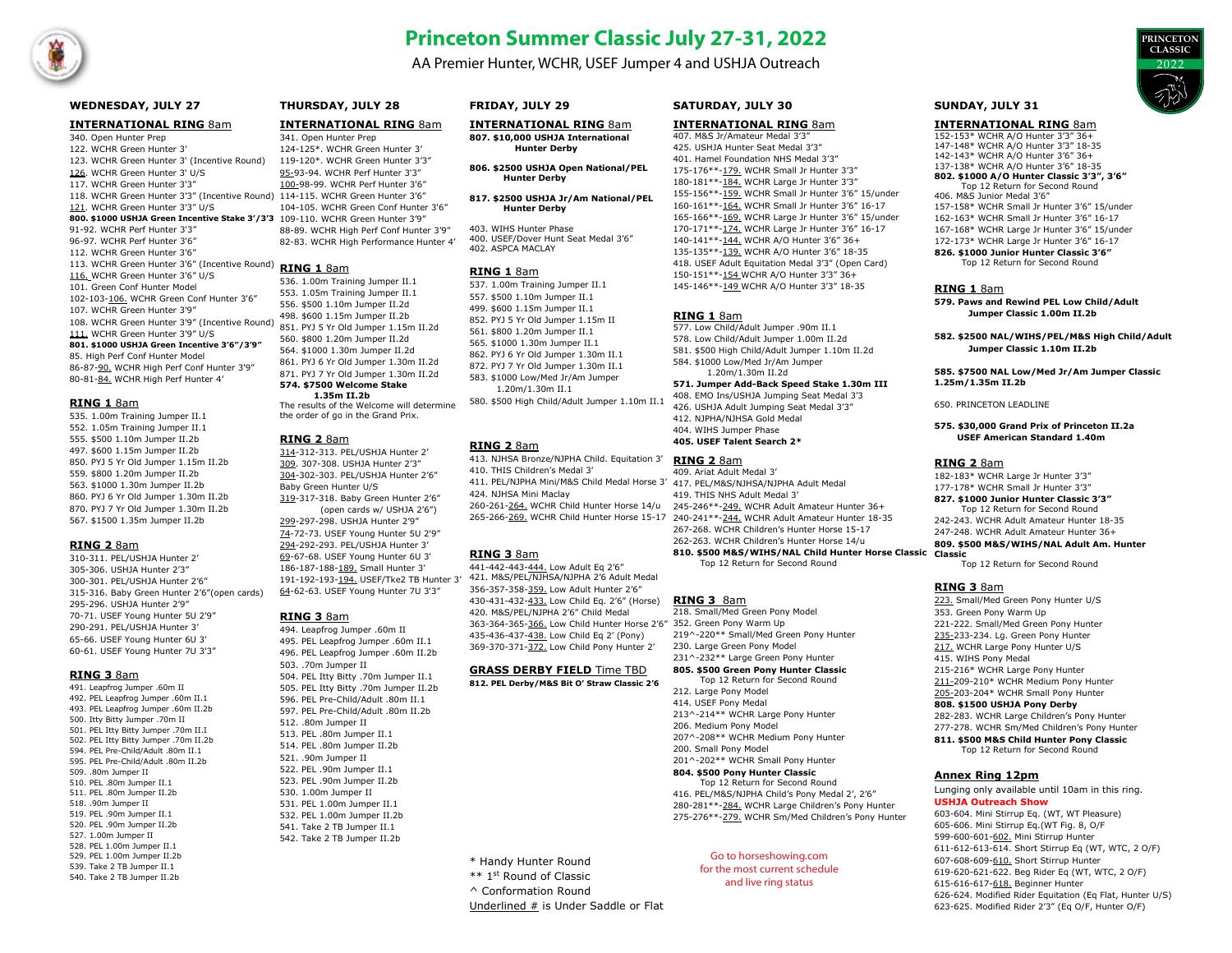# **Princeton Classic Finale August 3-7, 2022**

AA Premier Hunter, USEF Jumper 4 and USHJA Outreach

# **WEDNESDAY, AUGUST 3**

#### **INTERNATIONAL RING** 8am

535. 1.00m Training Jumper II.1 552. 1.05m Training Jumper II.1 555. \$500 1.10m Jumper II.2b 497. \$600 1.15m Jumper II.2b 850. PYJ 5 Yr Old Jumper 1.15m II.2b 559. \$800 1.20m Jumper II.2b 563. \$1000 1.30m Jumper II.2b 860. PYJ 6 Yr Old Jumper 1.30m II.2b 870. PYJ 7 Yr Old Jumper 1.30m II.2b 567. \$1500 1.35m Jumper II.2b

#### **RING 1** 8am

340. Open Hunter Prep 122. Green Hunter 3' 123. Green Hunter 3' (Incentive Round) 126. Green Hunter 3' U/S 117. Green Hunter 3'3" 118. Green Hunter 3'3" (Incentive Round) 121. Green Hunter 3'3" U/S **800. \$1000 USHJA Green Incentive Stake 3'/3'3"** 100-98-99. Perf Hunter 3'6" 91-92. Perf Hunter 3'3" 96-97. Perf Hunter 3'6" 112. Green Hunter 3'6" 113. Green Hunter 3'6" (Incentive Round) 116. Green Hunter 3'6" U/S 101. Green Conf Hunter Model 102-103-106. Green Conf Hunter 3'6" 107. Green Hunter 3'9" 108. Green Hunter 3'9" (Incentive Round) 111. Green Hunter 3'9" U/S **801. \$1000 USHJA Green Incentive 3'6"/3'9"**  85. High Perf Conf Hunter Model 86-87-90. High Perf Conf Hunter 3'9" 80-81-84. High Perf Hunter 4' 315-316. Baby Green Hunter 2'6" (open cards w/ Schooling) 320-321. Schooling Hunter 2'6" 325-326. Suitable Hunter 3'

#### **RING 2** 8am

491. Leapfrog Jumper .60m II 492. PEL Leapfrog Jumper .60m II.1 493. PEL Leapfrog Jumper, 60m II.2b 500. Itty Bitty Jumper .70m II 501. PEL Itty Bitty Jumper .70m II.I 502. PEL Itty Bitty Jumper .70m II.2b 594. PEL Pre-Child/Adult .80m II.1 595. PEL Pre-Child/Adult .80m II.2b 509. .80m Jumper II 510. PEL .80m Jumper II.1 511. PEL. 80m Jumper II. 2b 518. .90m Jumper II 519. PEL .90m Jumper II.1 520. PEL. 90m Jumper II.2b 527. 1.00m Jumper II 528. PEL 1.00m Jumper II.1 529. PEL 1.00m Jumper II.2b 539. Take 2 TB Jumper II.1 540. Take 2 TB Jumper II.2b 543. 1.05m Jumper II 544. 1.05m Jumper II.1 545. 1.05m Jumper II.2b

# **RING 3** 8am

218. Small/Med Green Pony Model 352. Green Pony Warm Up 219^-220\*\*-223. Small/Med Green Pony Hunter 230. Large Green Pony Model 231^-232\*\*-235. Large Green Pony Hunter 212. Large Pony Model 414. USEF Pony Medal 213^-214\*\*-217. Large Pony Hunter 206. Medium Pony Model 207^-208\*\*-211. Medium Pony Hunter 200. Small Pony Model 201^-202\*\*-205. Small Pony Hunter

# **THURSDAY, AUGUST 4**

# **INTERNATIONAL RING** 8am

536. 1.00m Training Jumper II.1 553. 1.05m Training Jumper II.1 556. \$500 1.10m Jumper II.2d 498. \$600 1.15m Jumper II.2d 851. PYJ 5 Yr Old Jumper 1.15m II.2d 560. \$800 1.20m Jumper II.2d 564. \$1000 1.30m Jumper II.2d 861. PYJ 6 Yr Old Jumper 1.30m II.2d 871. PYJ 7 Yr Old Jumper 1.30m II.2d **574. \$7500 Welcome Stake 1.35m II.2b**  The results of the Welcome will determine

the order of go in the Grand Prix.

#### **RING 1** 8am

341. Open Hunter Prep 124-125. Green Hunter 3' 119-120. Green Hunter 3'3" 95-93-94. Perf Hunter 3'3" 114-115. Green Hunter 3'6" 104-105. Green Conf Hunter 3'6" 109-110. Green Hunter 3'9" 88-89. High Perf Conf Hunter 3'9" 82-83. High Performance Hunter 4' 319-317-318. Baby Green Hunter 2'6" (open cards with Schooling) 324-322-323 Schooling Hunter 2'6" 329-327-328. Suitable Hunter 3'

#### **RING 2** 8am

494. Leapfrog Jumper .60m II 495. PEL Leapfrog Jumper .60m II.1 496. PEL Leapfrog Jumper .60m II.2b 503. .70m Jumper II 504. PEL Itty Bitty .70m Jumper II.1 505. PEL Itty Bitty .70m Jumper II.2b 596. PEL Pre-Child/Adult .80m II.1 597. PEL Pre-Child/Adult .80m II.2b 512. PEL .80m Jumper II 513. PEL .80m Jumper II.1 514. PEL .80m Jumper II.2b 521. PEL .90m Jumper II 522. PEL .90m Jumper II.1 523. PEL .90m Jumper II.2b 530. PEL 1.00m Jumper II 531. PEL 1.00m Jumper II.1 532. PEL 1.00m Jumper II.2b 541. Take 2 TB Jumper II.1 542. Take 2 TB Jumper II.2b 546. 1.05m Jumper II 547. 1.05m Jumper II.1 548. 1.05m Jumper II.2b

# **RING 3**

**Classic**

353. Green Pony Warm Up 221-222. Small/Med Green Pony Hunter 233-234. Lg. Green Pony Hunter **805. \$500 Green Pony Hunter Classic** Top 12 Return for Second Round

# 415. WIHS Pony Medal

215-216\* Large Pony Hunter 209-210\* Medium Pony Hunter 203-204\* Small Pony Hunter

#### **804. \$500 Pony Hunter Classic** Top 12 Return for Second Round

416. PEL/NJPHA/M&S Child Pony Medal 2'/ 2'6" 281-282-283\*\*-284. Large Child Pony Hunter 276-277-278\*\*-279. Sm/Med Child Pony Hunter

#### **811. \$500 M&S Child Hunter Pony**

Top 12 Return for Second Round

# **FRIDAY, AUGUST 5**

#### **INTERNATIONAL RING** 8am

537. 1.00m Training Jumper II.1 557. \$500 1.10m Jumper II.1 499. \$600 1.15m Jumper II.1 852. PYJ 5 Yr Old Jumper 1.15m II 561. \$800 1.20m Jumper II.1 565. \$1000 1.30m Jumper II.1 862. PYJ 6 Yr Old Jumper 1.30m II.1 872. PYJ 7 Yr Old Jumper 1.30m II.1 583. \$1000 Low/Med Jr/Am Jumper 1.20m/1.30m II.1 580. \$500 High Child/Adult Jumper 1.10m II.1

#### **RING 1** 8am

**806. \$2500 USHJA Open National/PEL Hunter Derby** 

409. Ariat Adult Medal 3' 417. PEL/M&S/NJHSA/NJPHA Adult Medal 419. THIS NHS Adult Medal 3' 241-242-243\*\*-244. Adult Am Hunter 18-35 246-247-248\*\*-<u>249</u>. Adult Amateur Hunter 36+170-171\*\*-<u>174.</u> Large Jr Hunter 3'6" 16-17 **809. \$500 Adult Amateur Hunter Classic** Top 12 Return for Second Round 403. WIHS Hunter Phase 400. USEF/Dover Hunt Seat Medal 3'6

402. ASPCA MACLAY

#### **RING 2** 8am

311-312-313-314. PEL/USHJA Hunter 2' 306-307-308-309. USHJA Hunter 2'3" 301-302-303-304. PEL/USHJA Hunter 2'6" 296-297-298-299. USHJA Hunter 2'9" 71-72-73-74. USEF Young Hunter 5U 2'9" 291-292-293-294. PEL/USHJA Hunter 3' 66-67-67-69. USEF Young Hunter 6U 3' 186-187-188-189. Small Hunter 3' 191-192-193-194. USEF/Tke2 TB Hunter 3' 61-62-63-64. USEF Young Hunter 7U 3'3"

# **RING 3** Starts after the National Derby in **USHJA OUTREACH FESTIVAL** Ring 1 is finished

#### **USHJA OUTREACH FESTIVAL** 641. Outreach Jumper .70m Rd 1

642. Outreach Jumper .70m Rd 2 643. Outreach Jumper .70m Rd 3

- **Outreach Jumper .70m Overall Awards**
- 644. Outreach Jumper .80m Rd 1
- 645. Outreach Jumper .80m Rd 2
- 646. Outreach Jumper .80m Rd 3 **Outreach Jumper .80m Overall Awards**
- 647. Outreach Jumper .90m Rd 1
- 648. Outreach Jumper, 90m Rd 2
- 649. Outreach Jumper .90m Rd 3
- **Outreach Jumper .90m Overall Awards** 650. Outreach Jumper 1.00m Rd 1
- 651. Outreach Jumper 1.00m Rd 2
- 652. Outreach Jumper 1.00m Rd 3 **Outreach Jumper 1.00m Overall Awards**
- 
- \* Handy Hunter Round
- \*\* 1st Round of Classic
- ^ Conformation Round Underlined # is Under Saddle or Flat

# **SATURDAY, AUGUST 6**

#### **INTERNATIONAL RING** 8am 577. Low Child/Adult Jumper .90m II.1

578. Low Child/Adult Jumper 1.00m II.2d 581. \$500 High Child/Adult Jumper 1.10m II.2d 584. \$1000 Low/Med Jr/Am Jumper 1.20m/1.30m II.2d

#### **571. Jumper Add-Back Speed Stake 1.30m III**

408. EMO Ins/USHJA Jumping Seat Medal 3'3" 426. USHJA Adult Jumping Seat Medal 3'3" 412. NJPHA/NJHSA Gold Medal 404. WIHS Jumper Phase

**405. USEF Talent Search 2\*** 

# **RING 1** 8am

407. M&S Jr/Amateur Medal 3'3" 425. USHJA Hunter Seat Medal 3'3" 401. Hamel Foundation NHS Medal 3'3" 175-176\*\*-179. Small Jr Hunter 3'3" 180-181\*\*-184. Large Jr Hunter 3'3" 155-156\*\*-159. Small Jr Hunter 3'6" 15/under 160-161\*\*-164. Small Jr Hunter 3'6" 16-17 165-166\*\*-169. Large Jr Hunter 3'6" 15/under 140-141\*\*-144. A/O Hunter 3'6" 36+ 135-136\*\*-139. A/O Hunter 3'6" 18-35 418. USEF Adult Equitation Medal 3'3" (Open Card) 150-151\*\*-154. A/O Hunter 3'3" 36+ 145-146\*\*-149. A/O Hunter 3'3" 18-35

#### **RING 2** 8am

413. NJHSA Bronze/NJPHA Child. Equitation 3' 410. THIS Children's Medal 3' 411. PEL/NJPHA Mini/M&S Child Medal 3' 424. NJHSA Mini Maclay 261-262-263\*\*-264. Children's Hunter Horse 14/under 266-267-268\*\*-269. Children's Hunter Horse 15-17 **810. \$500 Child Hunter Horse Classic** Top 12 Return for Second Round

# **RING 3** 8am

629. Outreach 2'3" Equitation O/F 630. Outreach 2'3" Equitation O/F 631. Outreach 2'3" Equitation Flat **Outreach 2'3" Equitation Overall Awards** 609. Outreach 2'3" Hunter O/F 610. Outreach 2'3" Hunter O/F 611. Outreach 2'3" Hunter U/S **Outreach 2'3" Hunter Overall Awards** 632. Outreach 2'6" Equitation O/F 633. Outreach 2'6" Equitation O/F 634. Outreach 2'6" Equitation Flat **Outreach 2'6" Equitation Overall Awards** 612. Outreach 2'6" Hunter O/F 613. Outreach 2'6" Hunter O/F 614. Outreach 2'6" Hunter U/S **Outreach 2'6" Hunter Overall Awards** 615. Outreach Hunter Derby Rd 1 616. Outreach Hunter Derby Rd 2 **Outreach Hunter Derby Overall Awards**

# Go to horseshowing.com

for the most current schedule and live ring status

# **SUNDAY, AUGUST 7**

**INTERNATIONAL RING** 8am **579. Paws and Rewind PEL Low Child/Adult** 

**Jumper Classic 1.00m II.2b** 

**582. \$2500 NAL/WIHS/PEL/M&S High Child/Adult Jumper Classic 1.10m II.2b**

**PRINCETON CLASSIC** 2022

#### **585. \$7500 NAL Low/Med Jr/Am Jumper Classic 1.25m/1.35m II.2b**

#### 650. PRINCETON LEADLINE

#### **575. \$25,000 Grand Prix of Princeton II.2a USEF Regional Standard 1.35m**

#### **RING 1** 8am

137-138\* A/O Hunter 3'6" 18-35 142-143\* A/O Hunter 3'6" 36+ 147-148\* A/O Hunter 3'3" 18-35 152-153\* A/O Hunter 3'3" 36+ **802. \$1000 A/O Hunter Classic 3'3", 3'6"** Top 12 Return for Second Round 406. M&S Junior Medal 3'6" 157-158\* Small Jr Hunter 3'6" 15/under 162-163\* Small Jr Hunter 3'6" 16-17 167-168\* Large Jr Hunter 3'6" 15/under 172-173\* Large Jr Hunter 3'6" 16-17 177-178\* Small Jr Hunter 3'3" 182-183\* Large Jr Hunter 3'3"

**803. \$1000 Junior Hunter Classic 3'3"/3'6"** Top 12 Return for Second Round

### **RING 2** 8am

441-442-443-444. Low Adult Eq 2'6" 421. M&S/PEL 2'6 Adult Medal (open card) 356-357-358-359. Low Adult Hunter 430-431-432-433. Low Child Eq. 2'6" (Horse) 420. M&S/PEL 2'6" Child Medal (open card) 363-364-365-366. Low Child Hunter Horse 2'6" 812. PEL Derby/M&S Bit O' Straw Classic 2'6" 435-436-437-438. Low Child Eq (Pony) 369-370-371-372. Low Child Pony Hunter

# **RING 3** 8am

# **USHJA OUTREACH FESTIVAL**

- 620. Outreach Walk/Trot Poles Equitation 621. Outreach Walk/Trot Poles Equitation
- 622. Outreach Walk/Trot Poles Equitation

#### **Outreach W/T Poles Equitation Overall Awards**

- 600. Outreach Walk/Trot Poles Hunter
- 601. Outreach Walk/Trot Poles Hunter
- 602. Outreach Walk/Trot Poles Hunter

#### **Outreach W/T Poles Hunter Overall Awards**

- 623. Outreach 18" Cross Rail Equitation O/F
- 624. Outreach 18" Cross Rail Equitation O/F
- 625. Outreach 18" Cross Rail Equitation Flat

### **Outreach 18" Cross Rail Eq. Overall Awards**

- 603. Outreach 18" Cross Rail Hunter O/F
- 604. Outreach 18" Cross Rail Hunter O/F
- 605. Outreach 18" Cross Rail Hunter U/S

# **Outreach 18" Cross Rail Hunter Overall Awards**

626. Outreach 2' Equitation O/F

606. Outreach 2' Hunter O/F 607. Outreach 2' Hunter O/F 608. Outreach 2' Hunter U/S

- 627. Outreach 2' Equitation O/F
- 628. Outreach 2' Equitation Flat

#### **Outreach 2' Equitation Overall Awards**

**Outreach 2' Hunter Overall Awards**